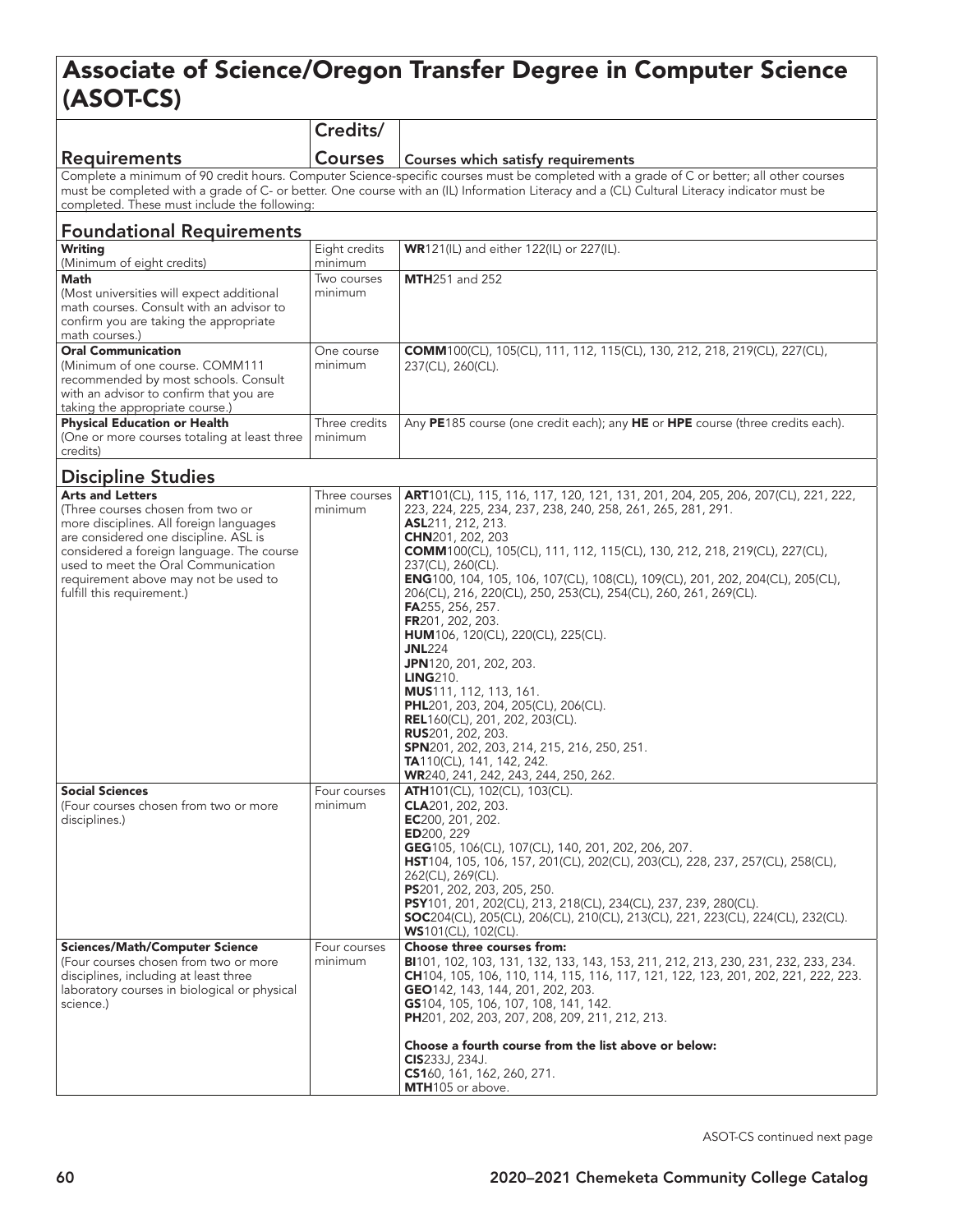| <b>Computer Science-Specific Requirements</b><br>Four courses<br>CS160, 161, 162, 260, 290<br>(Most universities will expect additional<br>minimum<br>computer science courses. Consult with<br>an advisor to confirm you are taking the<br>appropriate courses.)<br><b>Electives and/or University-Specific</b><br>Depends on choice of transfer institution. See an advisor.<br><b>Prerequisites</b><br>(Complete additional courses to bring the<br>total number of credits to 90. A maximum<br>of 12 credit hours in career and technical<br>education courses may be included with<br>the exception of the following: BT104, 105.<br>Courses must be 100 level or higher.) |  |  |
|---------------------------------------------------------------------------------------------------------------------------------------------------------------------------------------------------------------------------------------------------------------------------------------------------------------------------------------------------------------------------------------------------------------------------------------------------------------------------------------------------------------------------------------------------------------------------------------------------------------------------------------------------------------------------------|--|--|
|                                                                                                                                                                                                                                                                                                                                                                                                                                                                                                                                                                                                                                                                                 |  |  |
|                                                                                                                                                                                                                                                                                                                                                                                                                                                                                                                                                                                                                                                                                 |  |  |
|                                                                                                                                                                                                                                                                                                                                                                                                                                                                                                                                                                                                                                                                                 |  |  |
|                                                                                                                                                                                                                                                                                                                                                                                                                                                                                                                                                                                                                                                                                 |  |  |

## Notes:

- 1. Earn a cumulative grade point average (GPA) of 2.00 or above.
- 2. Complete a minimum of 24 credits at Chemeketa.
- 3. Two terms of the same college-level foreign language, with a grade of "C-" or better, are required for admission to Oregon University System schools. This requirement applies only to students graduating from high school in 1997 or later. This requirement may also be met by completing two years of the same foreign language at the high school level. This is not a requirement for earning the Associate of Arts degree.
- 4. Any student having the ASOT-Computer Science degree recognized on an official college transcript will have meet the lower division General Education requirements of baccalaureate degree programs at any institution in the Oregon University System.
- 5. Students transferring under this agreement will have junior status for registration purposes. Course, class standing, or GPA requirements for specific majors, departments, or schools are not necessarily satisfied by an ASOT-Computer Science degree.
- 6. GPA admission requirements for the OUS schools are not necessarily satisfied with an ASOT-Computer Science degree. Please contact your school of choice for specific requirements.
- 7. To learn more about general education courses and their outcomes, see page 52.
- 8. Courses with the (IL) indicator fulfill the Information Literacy requirement for the ASOT-Computer Science. A minimum of 1 course fulfills this requirement.
- 9. Course with the (CL) indicator fulfill the Cultural Literacy requirement for the ASOT-Computer Science. A minimum of 1 course fulfills this requirement.
- 10.Electives should be taken to meet the requirements of your transfer institution. See your advisor for assistance

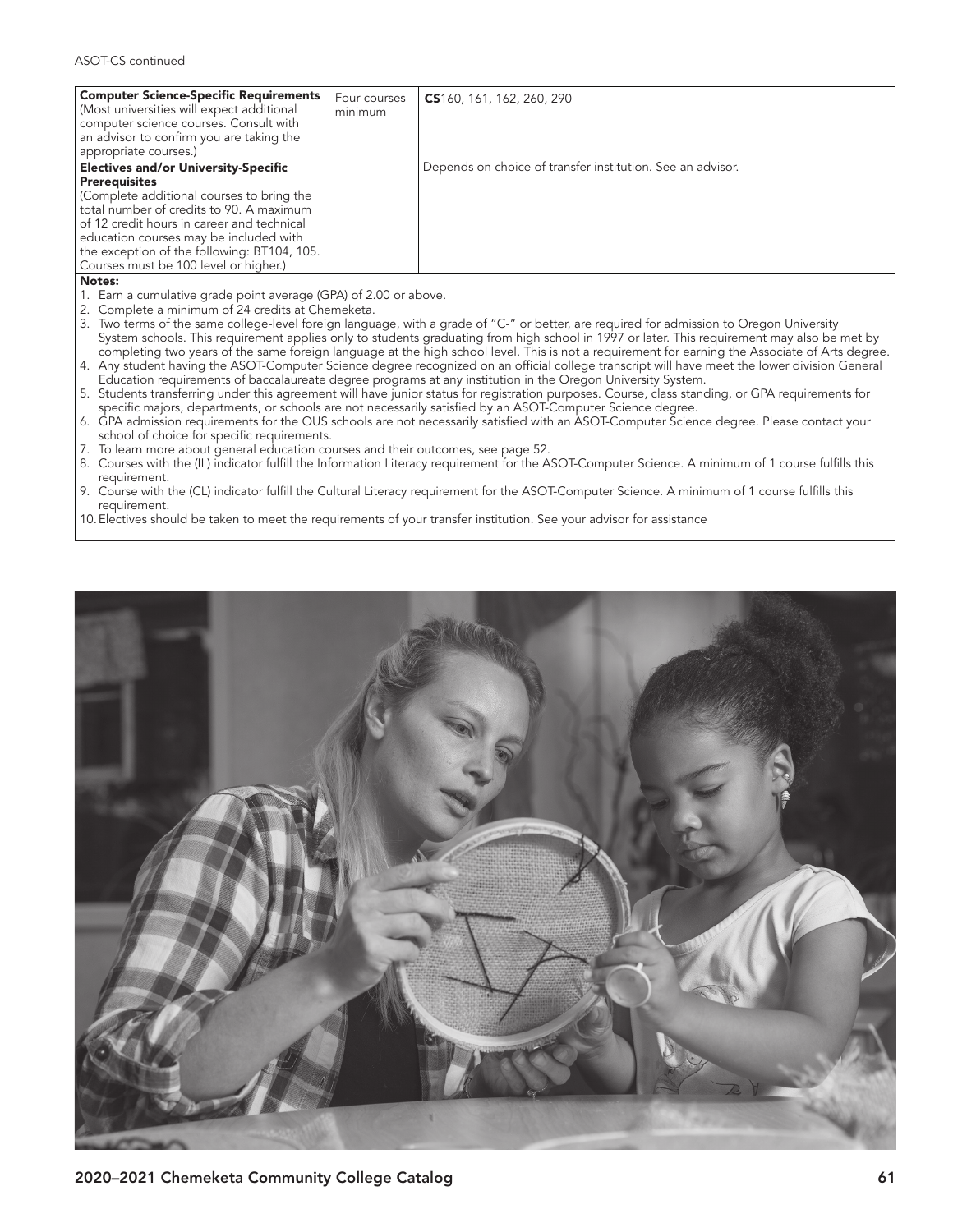## AS/OT-CS Advising Guide

Note: Below are program specific, lower division requirements and program notes. These are not AS/OT-CS graduation requirements; these are additional courses that individual four-years schools will expect you to have taken. Numbers shown are Chemeketa course numbers unless otherwise noted. Note that this guide is current as of the date marked on the bottom of the page, but universities may change their requirements at any time – make sure to research the current requirements of your transfer target.

**Current version may be found at:<http://computerscience.chemeketa.edu/advising/>**

| <b>Additional Lower Division Requirements</b>                                                                                                                                                                                                                                                                                                                                                                                                                                                                                                                                                                    | <b>Program Notes</b>                                                                                                                                                                                                                                                                                                                                                                                                                                                                                                                                                                                                                                                                                                            |  |  |  |  |
|------------------------------------------------------------------------------------------------------------------------------------------------------------------------------------------------------------------------------------------------------------------------------------------------------------------------------------------------------------------------------------------------------------------------------------------------------------------------------------------------------------------------------------------------------------------------------------------------------------------|---------------------------------------------------------------------------------------------------------------------------------------------------------------------------------------------------------------------------------------------------------------------------------------------------------------------------------------------------------------------------------------------------------------------------------------------------------------------------------------------------------------------------------------------------------------------------------------------------------------------------------------------------------------------------------------------------------------------------------|--|--|--|--|
| <b>Eastern Oregon University - BS Computer Science</b>                                                                                                                                                                                                                                                                                                                                                                                                                                                                                                                                                           |                                                                                                                                                                                                                                                                                                                                                                                                                                                                                                                                                                                                                                                                                                                                 |  |  |  |  |
| MTH231 recommended                                                                                                                                                                                                                                                                                                                                                                                                                                                                                                                                                                                               |                                                                                                                                                                                                                                                                                                                                                                                                                                                                                                                                                                                                                                                                                                                                 |  |  |  |  |
| <b>Oregon State University - BS Computer Science</b>                                                                                                                                                                                                                                                                                                                                                                                                                                                                                                                                                             |                                                                                                                                                                                                                                                                                                                                                                                                                                                                                                                                                                                                                                                                                                                                 |  |  |  |  |
| All CS applicants - Required:<br>Take COMM111 as your communications class<br>$\bullet$<br>CS290<br>$\bullet$<br><b>MTH231</b><br>$\bullet$<br>All CS applicants - Recommended:<br>Take WR 122 and 127<br>$\bullet$<br>ENGR214 satisfies ST314 at OSU<br>$\bullet$<br>Applied CS Option extra requirements:<br>CS205 - it will transfer as the required CS271 at OSU<br>$\bullet$<br>Systems Option extra requirements:<br>MTH 253 & 254 (253 satisfies 306 at OSU)<br>$\bullet$<br>PH211, 212, 213 with labs should be your science<br>$\bullet$<br>ECE271/272 - Offered at OSU and Linn-Benton CC<br>$\bullet$ | OSU has two options for their CS degree:<br>The applied option allows you to specialize in topics like:<br>Cybersecurity, Bioinformatics, Data Science, Simulation and<br>Game Programming, Web and Mobile Development.<br>The systems option is a specialization in low level computing<br>and CS theory.                                                                                                                                                                                                                                                                                                                                                                                                                      |  |  |  |  |
| <b>Oregon Tech - BS Software Engineering Technology</b>                                                                                                                                                                                                                                                                                                                                                                                                                                                                                                                                                          |                                                                                                                                                                                                                                                                                                                                                                                                                                                                                                                                                                                                                                                                                                                                 |  |  |  |  |
| Required:<br>Take COMM111 as your communications class<br>$\bullet$<br>PH211, 212 and 213 with labs<br>$\bullet$<br>Recommended:<br>Both WR122 and WR227<br>$\bullet$<br><b>MTH254</b><br>$\bullet$<br><b>PSY201</b><br>$\bullet$                                                                                                                                                                                                                                                                                                                                                                                | Oregon Tech bound students are highly recommended to<br>look into dual enrolling at the Wilsonville campus. There<br>are courses only offered at Oregon Tech that you need to get<br>done in sophomore year in order to start your Jr. year CS<br>courses. If you transfer off without those, you will need three<br>more years to complete your degree.                                                                                                                                                                                                                                                                                                                                                                        |  |  |  |  |
| <b>Portland State University - BS Computer Science</b>                                                                                                                                                                                                                                                                                                                                                                                                                                                                                                                                                           |                                                                                                                                                                                                                                                                                                                                                                                                                                                                                                                                                                                                                                                                                                                                 |  |  |  |  |
| Required:<br>Take COMM111 as your communications class<br>$\bullet$<br>CS205 - it transfers as the required CS201 at PSU<br>$\bullet$<br>PSU's CS202 - must be taken through PCC/PSU<br>$\bullet$<br>MTH231 and 232 (CS250, 251 at PSU)<br>$\bullet$<br>Science courses must consist of an approved sequence of<br>$\bullet$<br>lab science courses. Choices are: PH211/212/213,<br>CH221/222/223, or BI211/212/213, each with appropriate<br>labs<br>Recommended:<br>MTH253<br>$\bullet$<br>CIS140U (To become familiar with Linux)<br>$\bullet$<br><b>WR227</b>                                                | To become a CS major at PSU you must be admitted to the<br>CS program in addition to being admitted to the university.<br>Admission to the program requires completion of core lower<br>division courses; passing an in-person programming<br>proficiency exam; is dependent on GPA.<br>CS202 must be taken at PCC/PSU in the term before you<br>apply for admission to the CS program. You should try to take<br>it in Winter term of your second year so you can apply in<br>Spring for Fall admission. If you take CS202 in Spring or<br>Summer you will have to apply in Fall for Winter admission.<br>The programming proficiency exam is taken on a machine<br>using the Linux command line. You need to be able to edit, |  |  |  |  |